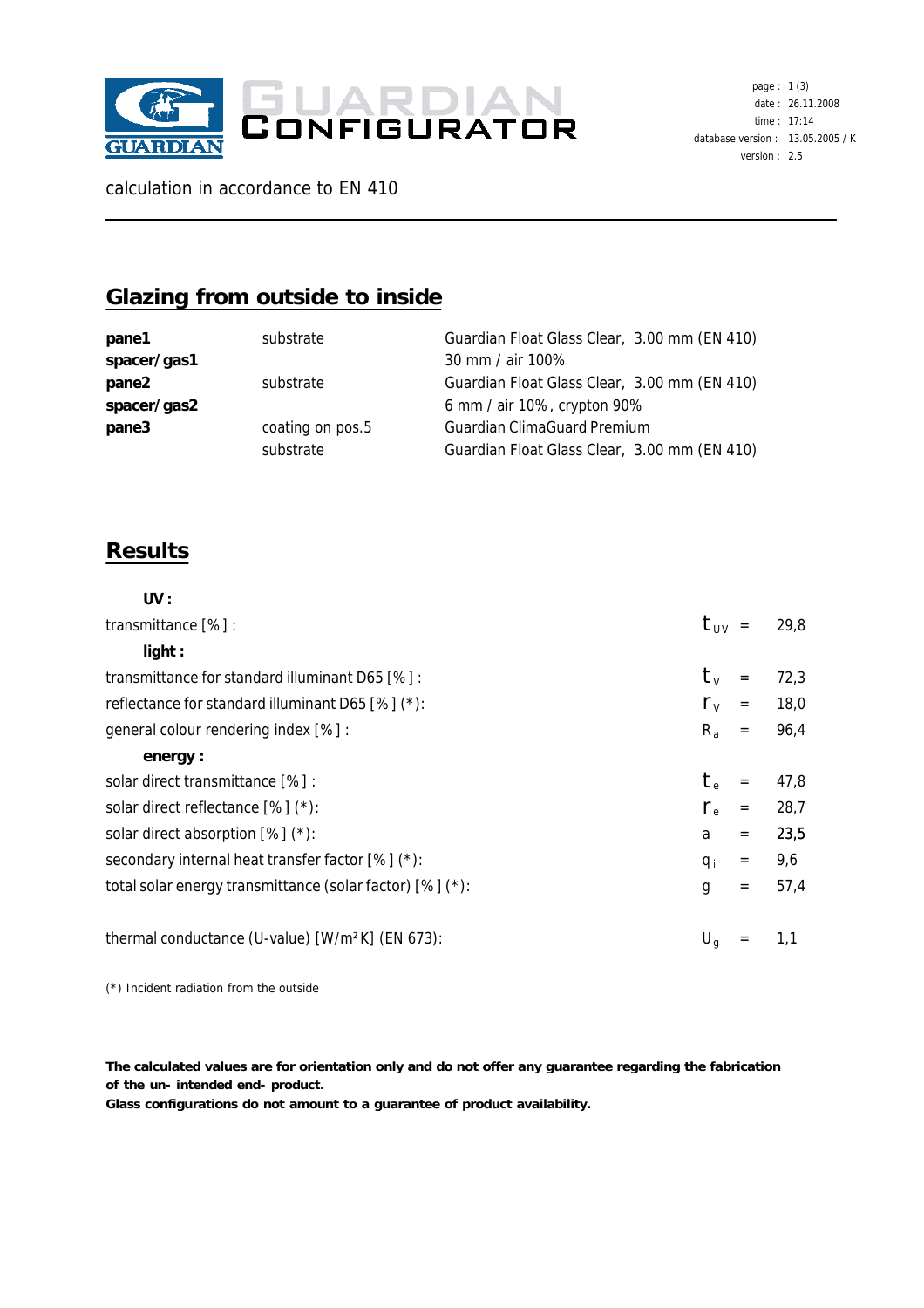

calculation in accordance to EN 410

## **spectral values**

| I<br>[nm]  | t              | r              |
|------------|----------------|----------------|
| 300        | 0,000          | 0,047          |
| 310        | 0,000          | 0,048          |
| 320        | 0,005          | 0,060          |
| 330        | 0,047          | 0,115          |
| 340        | 0,158          | 0,211          |
| 350        | 0,298          | 0,275          |
| 360        | 0,418          | 0,286          |
| 370        | 0,494          | 0,265          |
| 380        | 0,540          | 0,241          |
| 390        | 0,599          | 0,230          |
| 400        | 0,639          | 0,219          |
| 410        | 0,657          | 0,207          |
| 420        | 0,667          | 0,199          |
| 430        | 0,675          | 0,193          |
| 440        | 0,682          | 0,190          |
| 450        | 0,690          | 0,188          |
| 460        | 0,700          | 0,187          |
| 470        | 0,710          | 0,187          |
| 480        | 0,717          | 0,187          |
| 490        | 0,724          | 0,186          |
| 500        | 0,729          | 0,185          |
| 510        | 0,733          | 0,184          |
| 520        | 0,736          | 0,183          |
| 530        | 0,736          | 0,181          |
| 540        | 0,736          | 0,180          |
| 550        | 0,735          | 0,179          |
| 560        | 0,732          | 0,178          |
| 570        | 0,728          | 0,177          |
| 580        | 0,722          | 0,176          |
| 590        | 0,715          | 0,176          |
| 600        | 0,709          | 0,176          |
| 610        | 0,700          | 0,176          |
| 620        | 0,691          | 0,177          |
| 630        | 0,681          | 0,179          |
| 640        | 0,670          | 0,181          |
| 650        | 0,660          | 0,184          |
| 660<br>670 | 0,649<br>0,638 | 0,187<br>0,191 |
| 680        | 0,626          | 0,194          |
| 690        | 0,613          | 0,199          |
| 700        | 0,599          | 0,203          |
|            |                |                |

| $\mathsf{l}\,$ [nm] | t              | r              |
|---------------------|----------------|----------------|
| 710                 | 0,585          | 0,208          |
| 720                 | 0,572          | 0,213          |
| 730                 | 0,557          | 0,218          |
| 740                 | 0,543          | 0,223          |
| 750                 | 0,528          | 0,229          |
| 760                 | 0,514          | 0,234          |
| 770                 | 0,499          | 0,240          |
| 780                 | 0,485          | 0,245          |
| 790                 | 0,469          | 0,250          |
| 800                 | 0,456          | 0,255          |
| 850                 | 0,390          | 0,281          |
| 900<br>950          | 0,340<br>0,294 | 0,313<br>0,333 |
| 1000                | 0,259          | 0,355          |
| 1050                | 0,230          | 0,379          |
| 1100                | 0,204          | 0,399          |
| 1150                | 0,183          | 0,422          |
| 1200                | 0,170          | 0,445          |
| 1250                | 0,157          | 0,466          |
| 1300                | 0,143          | 0,492          |
| 1350                | 0,134          | 0,517          |
| 1400                | 0,125          | 0,539          |
| 1450                | 0,121          | 0,571          |
| 1500                | 0,115          | 0,603          |
| 1550                | 0,109          | 0,623          |
| 1600                | 0,100          | 0,640          |
| 1650                | 0,096          | 0,654          |
| 1700                | 0,090          | 0,657          |
| 1750<br>1800        | 0,081<br>0,077 | 0,661<br>0,661 |
| 1850                | 0,070          | 0,663          |
| 1900                | 0,065          | 0,656          |
| 1950                | 0,064          | 0,659          |
| 2000                | 0,059          | 0,656          |
| 2050                | 0,057          | 0,646          |
| 2100                | 0,051          | 0,640          |
| 2200                | 0,043          | 0,618          |
| 2300                | 0,038          | 0,633          |
| 2400                | 0,031          | 0,604          |
| 2500                | 0,001          | 0,562          |